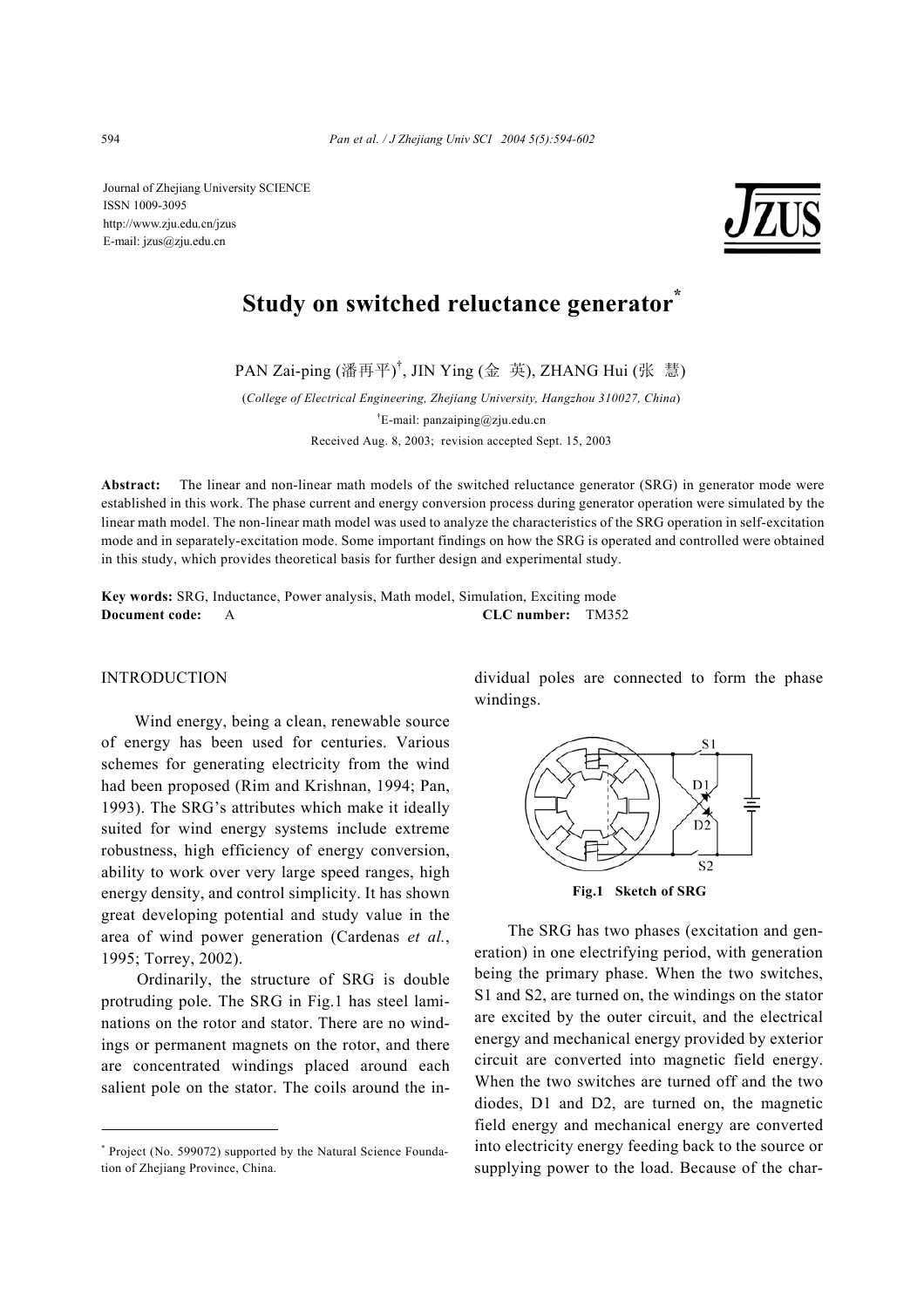acteristics of time-sharing excitation, the control of SRG is very flexible. And there are several parameters for controlling SRG, such as turn-on angle, turn-off angle, and exciting voltage and controlling mode, all these will affect the generation greatly.

LINEAR MATH MODEL OF SRG AND ENERGY ANALYSIS

## **Linear math model**

Fig.2 shows the variation of inductance with rotor position for one phase winding, idealized in that magnetic saturation, and the 'rounding' effect of the fringing fields are neglected (Miller *et al.*, 1990). According to the above suppositions, the math model of SRG is ideal and linear.



**Fig.2 The relationship between inductance and the position of the rotor in ideal and linear math model** 

The iron cores of the stator and the rotor in SRG are all protruding poles. The distribution of the magnetic field is different when the relative position between rotor pole and the electrified phase on the stator is different. So the winding inductance *L* will change along with the change of the relative position between rotor pole and stator pole. When the rotor is turning, the inductance of windings will change from the maximum *L*max to the minimum *L*min periodically. The inductance reaches maximum when the axes of rotor pole and stator pole are in the same position and reaches minimum when the axis of the rotor pole and the center of the stator pole are in the same position. The relationship between inductance  $L(\theta)$  and the position of the rotor  $\theta$  can be shown through the following function (Chen *et al.*, 2001):

$$
L(\theta) = \begin{cases} L_{\text{max}} - K(\theta_1 - \theta) & \theta_{\text{on}} \leq \theta < \theta_1 \\ L_{\text{max}} & \theta_1 \leq \theta < \theta_2 \\ L_{\text{max}} - K(\theta - \theta_2) & \theta_2 \leq \theta < \theta_3 \\ L_{\text{min}} & \theta_3 \leq \theta < \theta_4 \\ L_{\text{min}} - K(\theta - \theta_4) & \theta_4 \leq \theta < \theta_5 \end{cases}
$$
 (1)

Among the functions,  $\theta_{\text{on}}$  is the turn-on angle,  $K=$  $(L_{\text{max}}-L_{\text{min}})/(\theta_3-\theta_2).$ 

Suppose *θ*on≤*θ*1, *θ*2*≤θ*off*≤θ*3, *θ*4*≤* (2*θ*off−*θ*on) *≤θ*5. The change of phase current can be divided into six phases: (1) Starting phase (*θ*on*≤θ≤θ*1); (2) Rising linearly phase  $(\theta_1 \leq \theta \leq \theta_2)$ ; (3) Rising continuously phase ( $\theta_2 \leq \theta \leq \theta_{\rm off}$ ); (4) Generating phase ( $\theta_{\rm off} \leq \theta \leq \theta_3$ ); (5) Falling linearly phase  $(\theta_3 \leq \theta \leq \theta_4)$ ; (6) Falling continuously phase  $(\theta_4 \leq \theta \leq \theta_5)$ .

The six phases of the phase current's change can be shown by the uniform function below (Zhang and Pan, 2003):

$$
i(\theta) = \begin{cases} \frac{u}{\omega L(\theta)} (\theta - \theta_{\text{on}}) & \theta_{\text{on}} \leq \theta < \theta_{\text{off}} \\ \frac{u}{\omega L(\theta)} (2\theta_{\text{off}} - \theta_{\text{on}} - \theta) & \theta_{\text{off}} \leq \theta < (2\theta_{\text{off}} - \theta_{\text{on}}) \end{cases}
$$
(2)

Because  $\psi(\theta) = L(\theta)i(\theta)$ , the analytic function of the flux can be obtained as:

$$
\psi(\theta) = \begin{cases} \frac{u}{\omega}(\theta - \theta_{\text{on}}) & \theta_{\text{on}} \leq \theta < \theta_{\text{off}} \\ \frac{u}{\omega}(2\theta_{\text{off}} - \theta_{\text{on}} - \theta) & \theta_{\text{off}} \leq \theta < (2\theta_{\text{off}} - \theta_{\text{on}}) \end{cases}
$$
(3)

## **Analysis of energy**

Neglecting the resistance loss, medium loss and mechanical loss, the following equation can be obtained:

$$
\pm ui = Li\frac{di}{dt} + i^2 \frac{dL}{d\theta}\omega
$$
 (4)

For generating state, the input electrical energy and the output mechanical energy are all negative, which means mechanical energy is converted into electrical energy. Based on the linear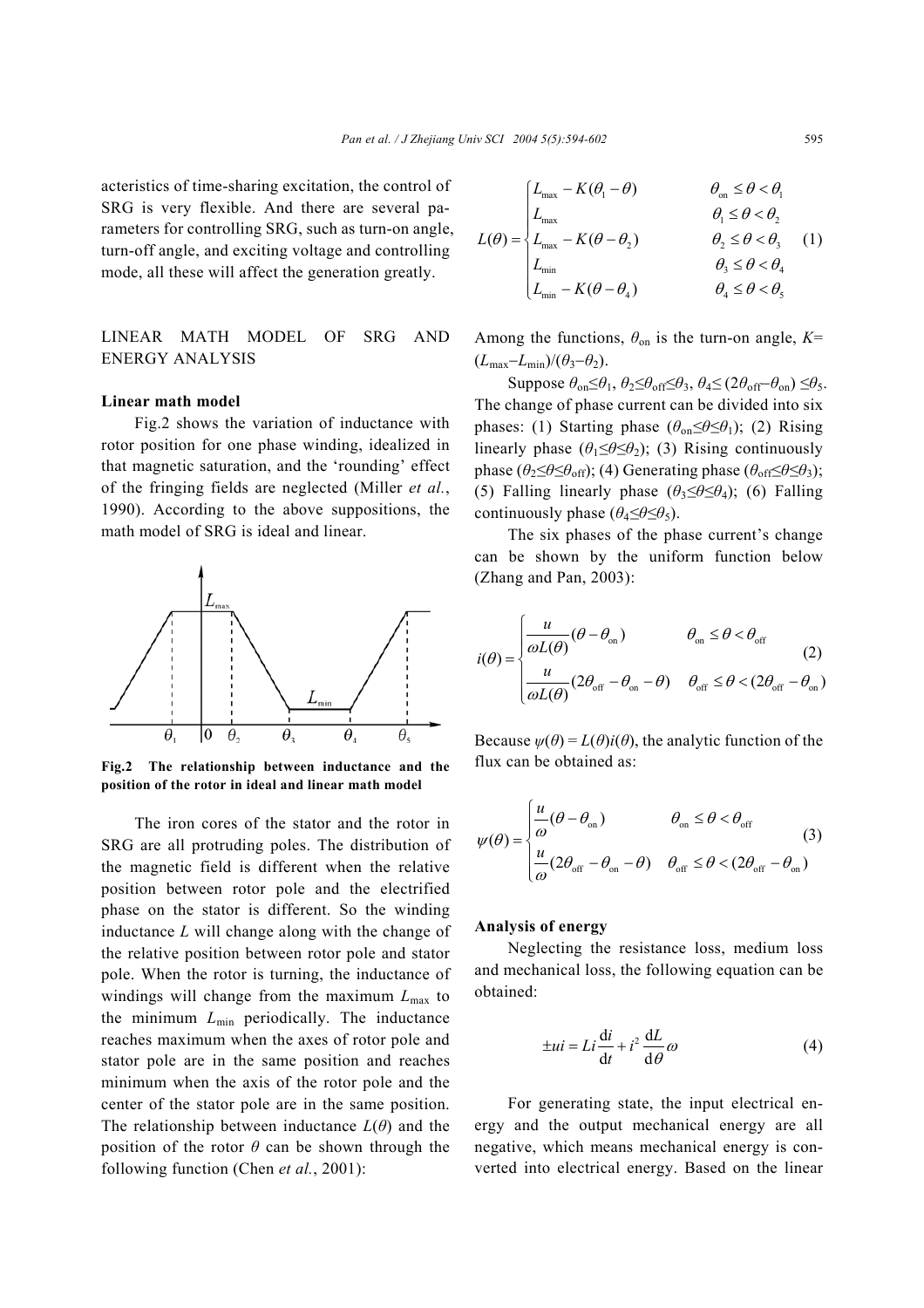math models of phase current and flux established above, the change of magnetic field energy state can be drawn as shown in Fig.3. The turn-on angle in Fig.3,  $\theta_{\text{on}} = \theta_1$ , and the process of the magnetic field energy's variation in one period can be seen very clearly in the figure. When the primary switch is turned on, magnetic field energy in the system increases from zero and comes back to zero after one period. The change of magnetic field energy in one period is zero, and magnetic field just act as medium in the whole energy changing process. Thereby, the variation of mechanical energy and electrical energy in one period can be known through reviewing the variation of the magnetic field energy.



**Fig.3 The change of magnetic field energy state**

As shown in Fig.3, electrical source electrifies from  $\theta_{\text{on}}$  to  $\theta_{\text{off}}$  in one period. From  $\theta_1$  to  $\theta_2$ , the whole input electrical energy from the source is converted into magnetic field energy  $W_1$  and stored in the magnetic field because  $dL/d\theta=0$ , and its magnitude is equal to the area of OAB. From  $\theta_2$  to  $\theta_{\text{off}}$ , the input electrical energy from the source  $W_{21}$ (the area of ABCD) and the mechanical energy  $W_{22}$ (the area of BCE) are converted into magnetic field energy because  $dL/d\theta \le 0$ . The switches close at  $\theta_{\text{off}}$ , and there is no input of the energy from the source and the phase current attenuate to zero at  $2\theta_{off}$ − $\theta_{on}$ . In this process, from  $\theta_{\text{off}}$  to  $\theta_3$ ,  $dL/d\theta \le 0$ , the mechanical energy is converted into magnetic field energy constantly; From  $\theta_3$  to  $2\theta_{\text{off}}-\theta_{\text{on}}$ ,  $dL/d\theta=0$ , there is no input of mechanical energy and all the magnetic field energy is converted into electrical energy for output, which is shown as  $W_2$  (the area of OBEFO) in Fig.3. Thereby, the whole magnetic field energy converted from mechanical energy in one period is  $W_2+W_2$ , which is the effective electromagnetic energy (the area of OBCEFO). Enhancing the generating ability of the generator should start with enhancing the effective electromagnetic energy.

The way for enhancing the effective electromagnetic energy, should be considered in two parts below:

(1) With increasing the maximum inductance or decreasing the minimum inductance, the area of  $W_2+W_2$  will be increased. In order to achieve this purpose, the framework of SRG should be designed reasonably.

(2) The main way to improve the generation ability is to adjust the turn-on and turn-off angle. Remarkable effect can be obtained, if reasonable controlling strategy is chosen. Fig.4 shows the variation tendency of the magnetic field energy, when the turn-on and turn-off angle are varied. The effective area of magnetic field energy will increase along with the decrease of turn-on angle, which is shown in Fig.4a. The magnitude of current and the effective area of magnetic field energy will increase along with the increase of turn-off angle. Compared with the turn-on angle, the increase of effective magnetic field energy through changing turn-off angle is more remarkable.

# NON-LINEAR INDUCTANCE MODEL OF SRG

The linear math model discussed above is very useful for basic characteristic's analysis of SRG, but is not suitable for quantitative analysis. In order to resolve this problem, the non-linear model should be considered.

Non-linear inductance model is based on the Fourier series of inductance. Normally, the former four times harmonic can satisfy the engineering computation requirement.

Supposing the inductance of SRG is  $L(\theta,i)$ , with  $L(\theta, i)$  being a constant and periodic function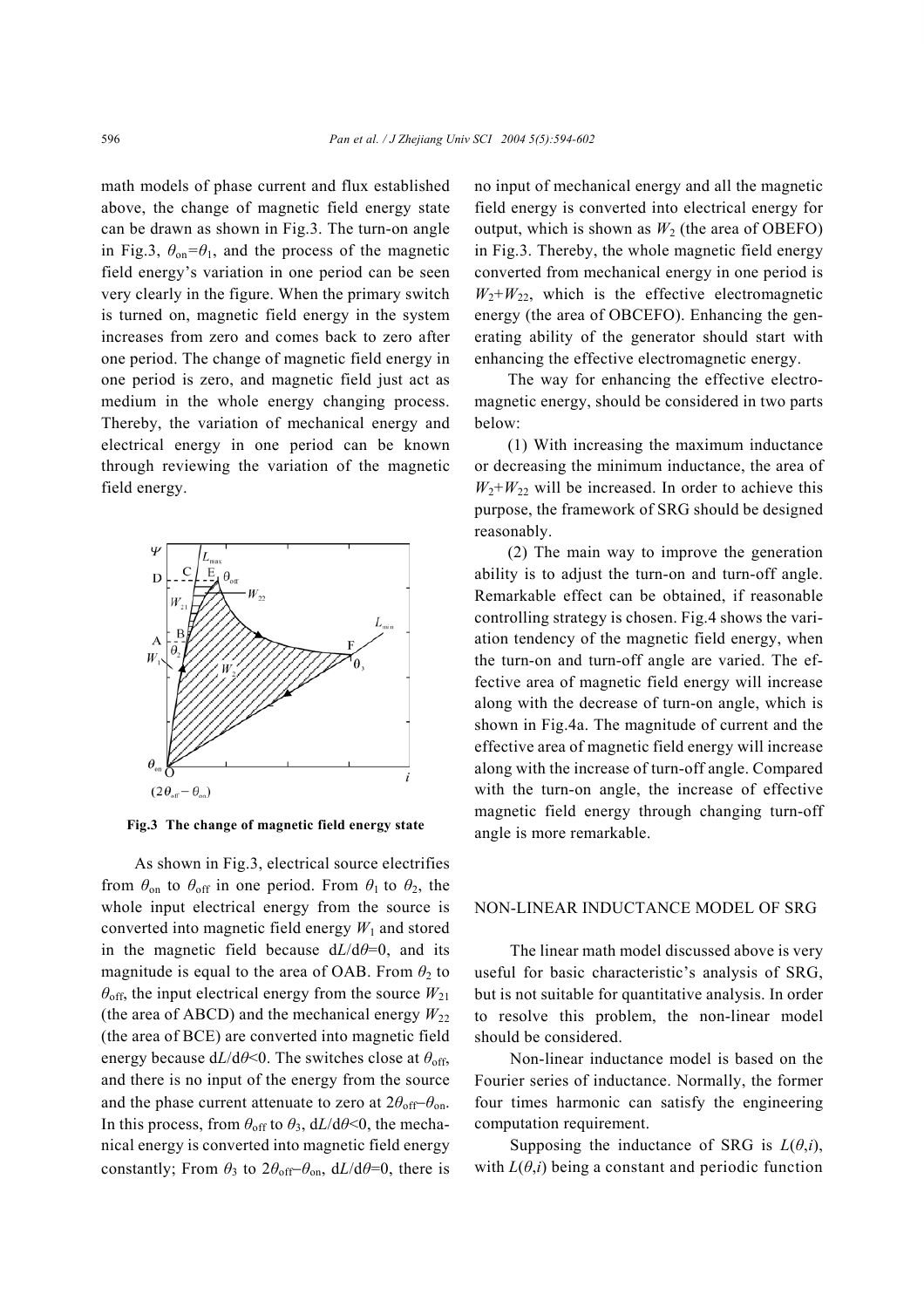

**Fig.4 The relationship between magnetic field energy and turn-on, turn-off angle** 

(a) The change of turn-on angle; (b) The change of turn-off angle

whose period is  $T=2\pi/p_r$ , where  $p_r$  is the number of rotor poles. The inductance,  $L(\theta, i)$ , can be expressed by the Fourier series:

$$
L(\theta, i) = L_0(i) + \sum_{n=1}^{\infty} [L_{n1}(i)\cos np_r \theta + L_{n2}(i)\sin np_r \theta]
$$
\n(5)

where

$$
\begin{cases}\nL_{n1}(i) = \frac{p_r}{\pi} \int_{-\frac{\pi}{p_r}}^{\frac{\pi}{p_r}} L(\theta, i) \cos np_r \theta \, d\theta & (n = 0, 1, 2, \ldots.) \\
L_{n2}(i) = \frac{p_r}{\pi} \int_{-\frac{\pi}{p_r}}^{\frac{\pi}{p_r}} L(\theta, i) \sin np_r \theta \, d\theta & (n = 1, 2, 3, \ldots.)\n\end{cases}
$$

When the mutual inductance is omitted, the inductance,  $L(\theta, i)$ , is symmetrical about the *y*-axis in the section of  $[-\pi/p_r, \pi/p_r]$ . Therefore, it is known that  $L_{n2}=0$ , the Fourier series expression of inductance can be written as shown below:

$$
L(\theta, i) = L_0(i) + \sum_{n=1}^{\infty} L_n(i) \cos np_r \theta
$$
 (6)

Omitting fifth and higher harmonics, the function can be written as:

$$
L(\theta, i) = L_0(i) + L_1(i)\cos p_r \theta + L_2(i)\cos 2p_r \theta
$$
  
+  $L_3(i)\cos 3p_r \theta + L_4(i)\cos 4p_r \theta$  (7)

The four unknown coefficients in the function can be derived from the four inductances known already, and they are the maximum inductance,  $L_a(i)$  $= L(0,i)$ , the minimum inductance,  $L_u(i) = L(\pi/p_r,i)$ , the inductance at the 1/2 position,  $L_m(i) = L(\pi/2p_r,i)$ and inductance at the 1/3 position,  $L_t(i) = L(\pi/3p_{r,i})$ . The inductances at the 1/2 and 1/3 positions are related to the distance between the maximum and the minimum inductance. The four coefficients can be expressed as:

$$
\begin{cases}\nL_0(i) = \frac{1}{4} [L_a(i) + L_u(i)] + \frac{1}{2} L_m(i) \\
L_1(i) = \frac{1}{4} L_a(i) - \frac{1}{2} L_m(i) + \frac{2}{3} L_1(i) - \frac{5}{12} L_u(i) \\
L_2(i) = \frac{1}{4} [L_a(i) + L_m(i)] - \frac{1}{2} L_m(i) \\
L_3(i) = \frac{1}{4} L_a(i) + \frac{1}{2} L_m(i) - \frac{2}{3} L_1(i) - \frac{1}{12} L_u(i)\n\end{cases}
$$
\n(8)

The relationship between the position of rotor and inductance and current can be obtained accurately. The SRG experimented on was a four-phase motor having 8 stator poles and 6 rotor poles. Fig.5 shows rotor position vs calculated and measured flux for different currents. The two curves in the Fig.5 accorded well, especially near the rated current (7A−11A). The precision could satisfy project requirements.

The inductance model established above is the discrete curve of current. Inserting values must be used in practice, which go against real-time control. From the shape of the current in Fig.5, the continu-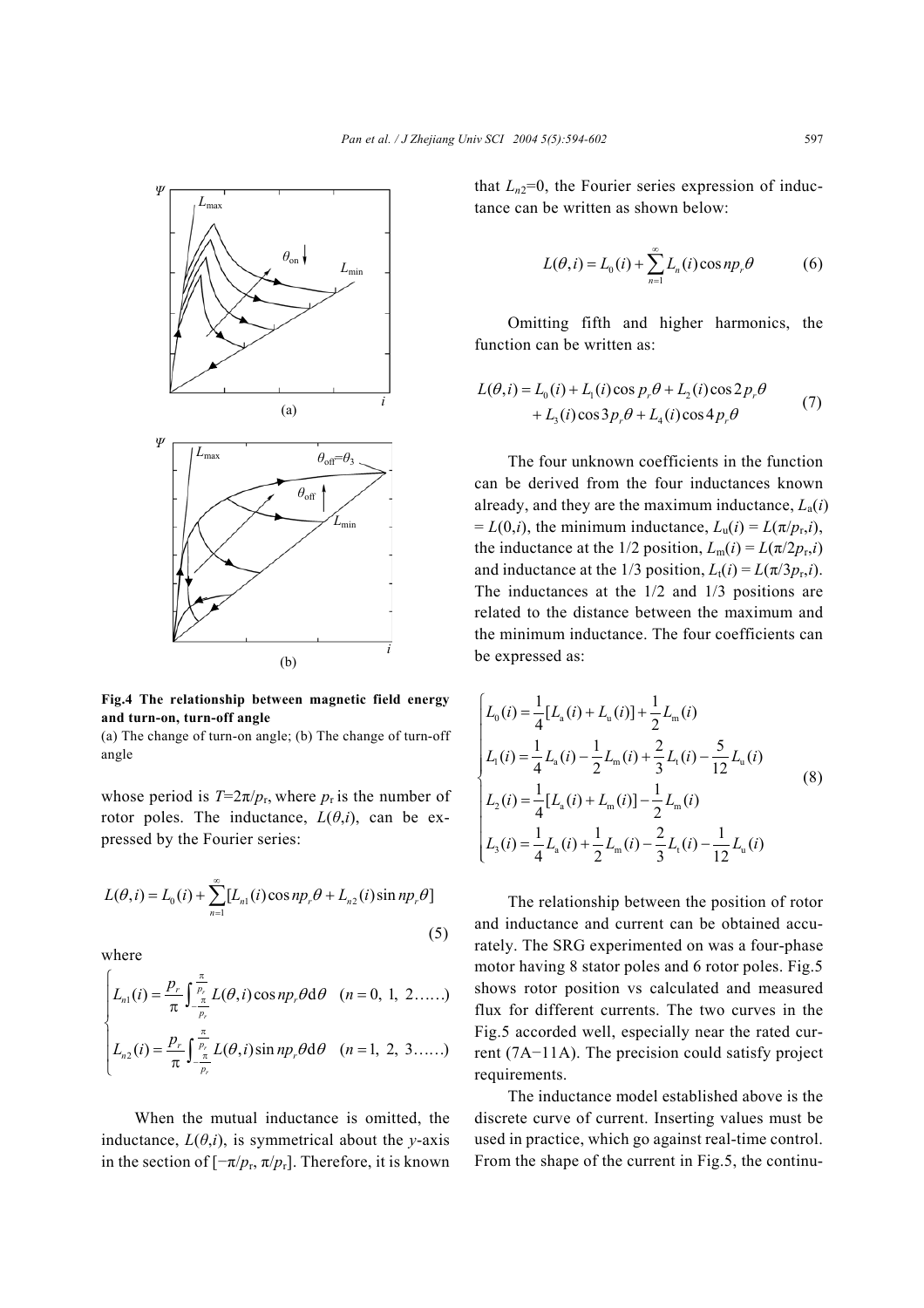

**Fig.5 Rotor position vs flux calculated and flax measured for different currents** 

ous function of inductance vs current and rotor position can be found through several sets of second-degree polynomials which can also be used further theoretical research and system control of the SRG.

## MODE OF EXCITATION OF SRG

SRG can be operated as either separately excited or self-excited (Abouzeid, 1998; Li *et al.*, 2000). In the self-excited SRG, the initial excitation is supplied by an external voltage source. When generated voltage reaches steady value for control, the external source is cut off. Then excitation will be supplied by the voltage produced by the SRG itself. In this mode, the system volume is very small and the efficiency is high, because there is no outer source when the voltage is established. In the separately-excited SRG, the loop of excitation is independent of the generation, and the circuitry is complex. But because excitation is supplied by an external source during the whole running process of the SRG, there is no relationship between exciting voltage and output voltage at that time and the two voltages can be adjusted independently. Therefore, the control of separate excitation is convenient.

#### **Self-excitation**

Take phase A as example. In Fig.6, when the switches, S1 and S2, are turned on, capacitance *C*, supplies current to excite the windings of phase A and electrifies the load at the same time. When the switches are turned off, the current in phase A flows through D1 and D2. The current in the windings keeps its direction, but the direction of the bus current is changed. The bus current electrifies capacitance *C*, and also electrifies the load. The SRG illustrated is a four-phase 8 stator poles, 6 rotor poles motor on which the non-linear model of the SRG was established. It is convenient if *θ* is selected as independent variable.



**Fig.6 Main circuit of self-excitation generation strategy** 

The relationship between phase current and phase voltage is:

$$
\pm u_{c}(\theta) = i_{a}(\theta)r_{a} + \{L_{a}[\theta, i_{a}(\theta)] + \frac{\partial L_{a}[\theta, i_{a}(\theta)]}{\partial i_{a}(\theta)}i_{a}(\theta)\} \frac{di_{a}(\theta)}{dt}\omega + i_{a}(\theta) \frac{\partial L_{a}[\theta, i_{a}(\theta)]}{\partial \theta}\omega
$$
(9)

In this equation, the sign is positive when the switches, S1 and S2, are turned on, namely  $\theta_{on} \leq \theta \leq$  $\theta_{\text{off}}$ . The sign is negative when the switches are turned off, namely  $\theta \geq \theta_{\rm off}$ . The resistance of one phase winding in the motor is  $r_a$ . The relationship between other phase currents and voltages can be obtained based on the same principle.

The relationship between the voltage and the current in the load is:

$$
L\frac{di_{R}(\theta)}{d\theta} + \frac{i_{R}(\theta)R}{\omega} = \frac{u_{c}(\theta)}{\omega}
$$
 (10)

The relationship between the voltage and the current in the bus is:

$$
\frac{du_c(\theta)}{d\theta} = -[i(\theta) + i_R(\theta)]/(\omega C)
$$
 (11)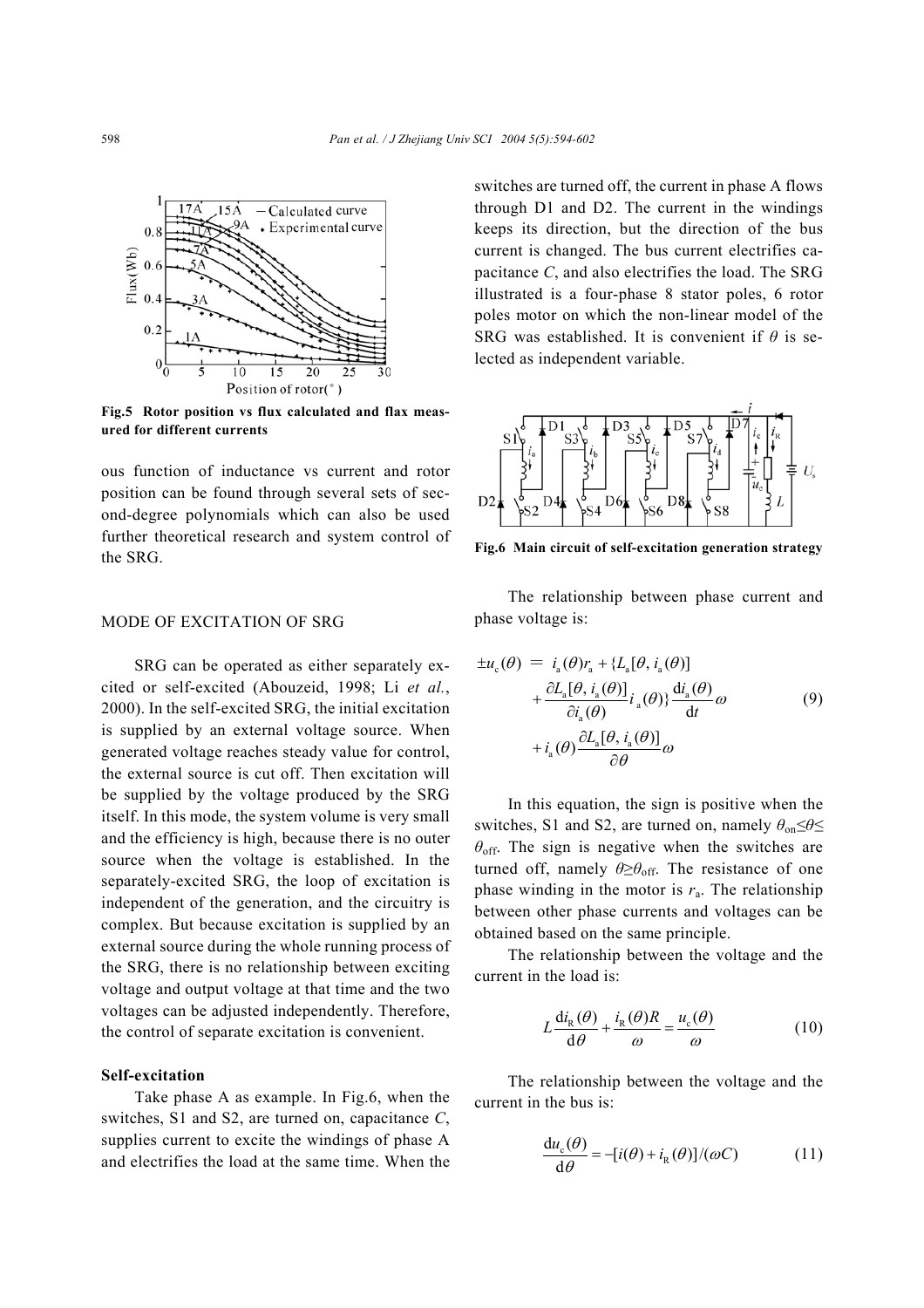The bus current is  $i(\theta)$ .

Excitation and generation in SRG are at different time. It is necessary to construct a switch function to distinguish the two states, if uniform math model is to be established. Switch function, *Sn* (*n*=1,2,3,4), is introduced to show this relation in the four phases, A, B, C, D, respectively. The value is 1 when the phase related, and  $-1$  if not. That is:

$$
S_n = \begin{cases} 1, & \theta_{\text{on}n} \le \theta \le \theta_{\text{off}n} \\ -1, & \theta \ge \theta_{\text{off}n} \end{cases} \quad (n = 1, 2, 3, 4) \tag{12}
$$

The relationship between bus current and phase current is:

$$
i(\theta) = S_1 i_a(\theta) + S_2 i_b(\theta) + S_3 i_c(\theta) + S_4 i_d(\theta)
$$
 (13)

Actually, the SRG bus current is the resultant of the four-phase current.

Take phase current, load current, and capacitance voltage of each phase as state variables and into the state equation of self-excitation as written below:

$$
\begin{bmatrix} \dot{i}_{a} \\ \dot{i}_{b} \\ \dot{i}_{c} \\ \dot{i}_{d} \\ \dot{u}_{c} \end{bmatrix} = \begin{bmatrix} A_{i} & 0 & 0 & 0 & 0 & A_{u} \\ 0 & B_{i} & 0 & 0 & 0 & B_{u} \\ 0 & 0 & C_{i} & 0 & 0 & C_{u} \\ 0 & 0 & 0 & D_{i} & 0 & D_{u} \\ 0 & 0 & 0 & 0 & -\frac{R}{\omega L} & \frac{1}{\omega L} \\ \frac{1}{\omega_{c}} & \frac{S_{1}}{\omega C} & -\frac{S_{2}}{\omega C} & -\frac{S_{3}}{\omega C} & -\frac{S_{4}}{\omega C} & -\frac{1}{\omega C} & 0 \end{bmatrix} \begin{bmatrix} \dot{i}_{a} \\ \dot{i}_{b} \\ \dot{i}_{c} \\ \dot{i}_{d} \\ \dot{u}_{c} \end{bmatrix}
$$

where

$$
A_i = -\frac{\frac{r_a}{\omega} + \frac{\partial L_a}{\partial \theta}}{L_a + \frac{\partial L_a}{\partial i_a} i_a}, A_u = -\frac{S_i}{\omega (L_a + \frac{\partial L_a}{\partial i_a} i_a)}
$$

The coefficients of other phases are similar to those of phase A.

### **Separate-excitation**

In Fig.7,  $U_s$  is the source for excitation and

capacitance *C*, is for storing energy and stabilizing voltage. Separate-excitation is different from selfexcitation, and the loop of excitation (source for excitation,  $U_s \rightarrow$  switch 1 $\rightarrow$  windings in motor  $\rightarrow$ switch  $2 \rightarrow U_s$ ) and the loop of generation (windings in motor →freewheeling diode 1→ capacitance *C* and load  $\rightarrow$  freewheeling diode 2  $\rightarrow$  windings in motor) are independent of each other, so the math model and characteristic are different from those of self-excitation. Take phase A as example. When the switches, S1 and S2, are turned on, the windings of phase A are excited by source *U*s. When the switches are turned off, the current of phase A flows through D1 and D2, and electrifies capacitance *C* at the same time, and supply power to the load.



**Fig.7 Main circuit for the separate-excitation generation strategy** 

The relationship between phase voltage and phase current is described below:

(1) The state of excitation ( $\theta_{on} \leq \theta \leq \theta_{off}$ ) in the section affected when the switches are turned on is

$$
U_{s} = i_{a}(\theta)r_{a} + \{L_{a}[\theta, i_{a}(\theta)]+ \frac{\partial L_{a}[\theta, i_{a}(\theta)]}{\partial i_{a}(\theta)}i_{a}(\theta)\} \frac{di_{a}(\theta)}{dt}\omega
$$
\n
$$
+ i_{a}(t) \frac{\partial L_{a}[\theta, i_{a}(\theta)]}{\partial \theta}\omega
$$
\n(15)

(2) The state of electricity generation ( $\theta \geq \theta_{\rm off}$ ) in the section affected when the switches are turned off is

c aa aa aa a a a ( ) ( ) { [ , ( )] [ , ( )] d ( ) ( )} () d *u irLi Li i i i t* θ θ θθ θθ <sup>θ</sup> <sup>θ</sup> <sup>ω</sup> θ − + ∂ + ∂ =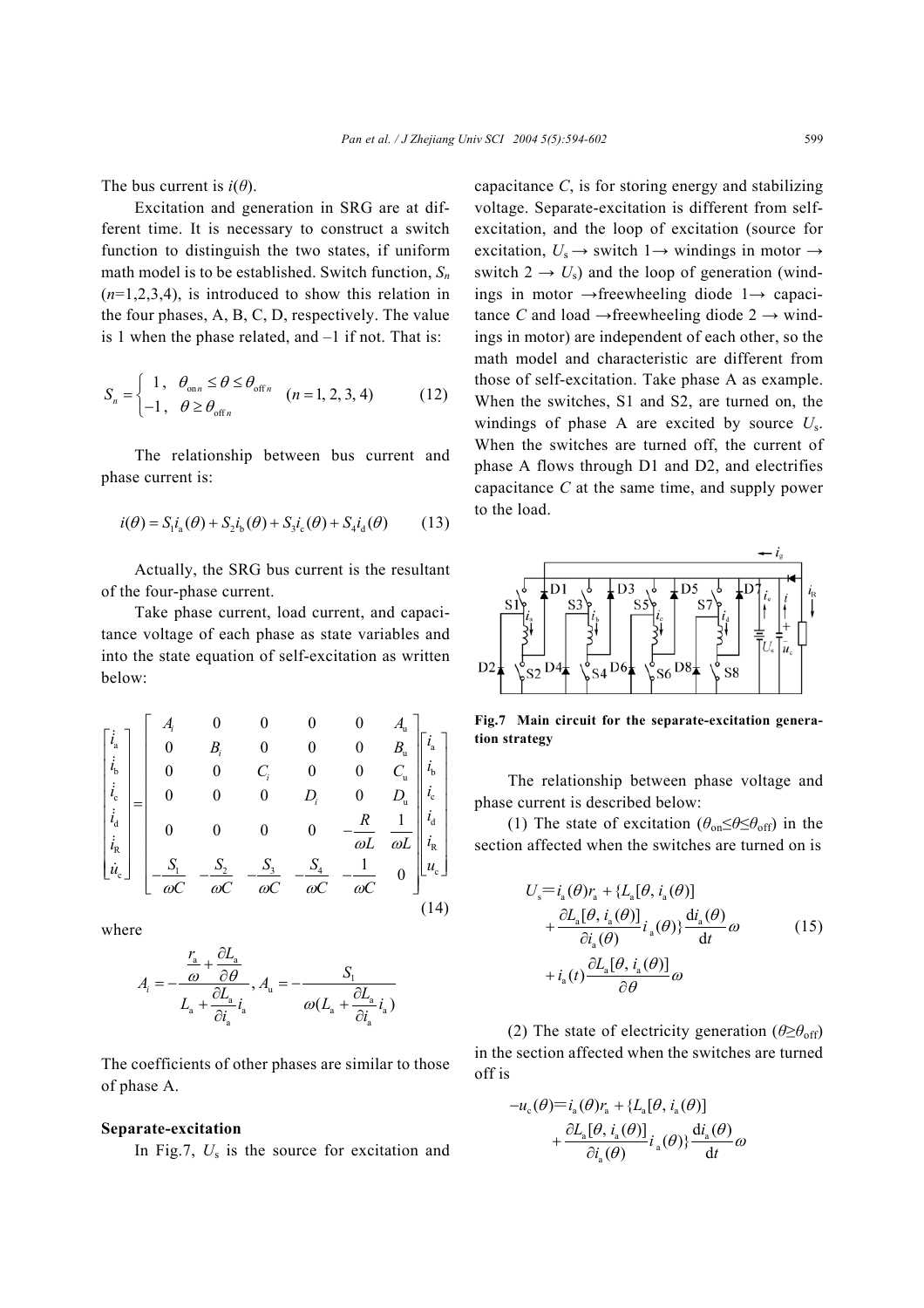$$
+i_{a}(t)\frac{\partial L_{a}[\theta,i_{a}(\theta)]}{\partial \theta}\omega\tag{16}
$$

The relationship between the load voltage and load current is

$$
L\frac{di_{R}(\theta)}{d\theta} + \frac{i_{R}(\theta)R}{\omega} = \frac{u_{c}(\theta)}{\omega}
$$
 (17)

The relationship between the voltage and the current in generating bus is

$$
\frac{du_c(\theta)}{d\theta} = -[i_g(t) + i_g(t)]/(\omega C)
$$
 (18)

 $i_{g}(\theta)$  is determined by generating current and has no relation to exciting current.

The loop of excitation and the loop of generation in the separately excited SRG are independent, so the loop of the excitation's switching characteristics can be described by the switch function  $S_n$ ; and the loop of generation's characteristic can be described by the function (1−*S*n).

$$
S_n = \begin{cases} 1, & \theta_{\text{on}n} \le \theta \le \theta_{\text{off}n} \\ 0, & \theta \ge \theta_{\text{off}n} \end{cases} \quad (n = 1, 2, 3, 4) \tag{19}
$$

$$
(1 - S_n) = \begin{cases} 0, & \theta_{\text{on}n} \le \theta \le \theta_{\text{off}n} \\ -1, & \theta \ge \theta_{\text{off}n} \end{cases} (n = 1, 2, 3, 4) \tag{20}
$$

The relationship between bus current and phase current is described below.

(1) There is current in the loop of excitation, just when the switches are turned on, so:

$$
i_{e}(\theta) = S_{1}i_{a}(i) + S_{2}i_{b}(i) + S_{3}i_{c}(i) + S_{4}i_{d}(i)
$$
 (21)

(2) There is current in the loop of generation, so:

$$
i_{g}(\theta) = (1 - S_{1})i_{a}(i) + (1 - S_{2})i_{b}(i)
$$
  
+ (1 - S\_{3})i\_{c}(i) + (1 - S\_{4})i\_{d}(i) (22)

Take phase current and exciting voltage, *U*<sup>s</sup> and capacitance's voltage  $U_c$  of each phase as state variables and link the above functions. Then the state equation of self-excitation can be written as shown below:

$$
\begin{bmatrix}\n\dot{i}_a & \dot{i}_b & \dot{i}_c & \dot{i}_d & \dot{i}_R & \dot{u} & \dot{u}_c\n\end{bmatrix}^T =\n\begin{bmatrix}\nA_i & 0 & 0 & 0 & 0 & A_uS_1 & A_u(1-S_1) \\
0 & B_i & 0 & 0 & 0 & B_uS_2 & B_u(1-S_2) \\
0 & 0 & C_i & 0 & 0 & C_uS_3 & C_u(1-S_3) \\
0 & 0 & 0 & D_i & 0 & D_uS_4 & D_u(1-S_4) \\
0 & 0 & 0 & 0 & -\frac{R}{\omega L} & 0 & \frac{1}{\omega L} \\
0 & 0 & 0 & 0 & 0 & 0 & 0 \\
-\frac{1-S_1}{\omega C} & -\frac{1-S_2}{\omega C} & -\frac{1-S_3}{\omega C} & -\frac{1-S_4}{\omega C} & -\frac{1}{\omega C} & 0 & 0\n\end{bmatrix}
$$
\n
$$
\begin{bmatrix}\n\dot{i}_a & \dot{i}_b & \dot{i}_c & \dot{i}_d & \dot{i}_R & \dot{u} & \dot{u}_c\n\end{bmatrix}^T
$$
\n(23)

where the parameters,  $A_i$ ,  $B_i$ ,  $C_i$ ,  $D_i$ ,  $A_u$ ,  $B_u$ ,  $C_u$  and *D*u are similar to those of self-excitation.

## **Simulation**

The SRG simulated with the non-linear math model established above was a four-phase motor with 8 stator poles and 6 rotor poles. Fig.8 shows the simulated waves of self-excitation at different initial exciting voltage of  $U_s$ =10 V and  $U_s$ =50 V, when SRG reached steady speed of 750 r/min. The optimized switch angles were: turn-on angle *a*on=  $-15^\circ$ , turn-off angle  $a_{\text{off}}$ =15°, and the load was *R*=50 Ω, *L*=1 mH.

Fig.8 shows that the SRG has the self-excitation ability. The steady state the generator finally reached was not related with initial exciting voltage but related with the time when the generator reached steady state. When the initial exciting voltage was 10 V, SRG reached steady state after around six periods (one period equal to 60º, mechanical angle); moreover, when initial exciting voltage was 50 V, the time was about five periods.

Simulation was done with the same generator which was this time separately excited under the same working condition. Exciting voltage was 10 V in Fig.9. The voltage's waves of the capacitance connected across the main circuit at different initial capacitance's voltages are also shown in this figure.

The analysis results showed that the steady state had no relation with the initial voltage of the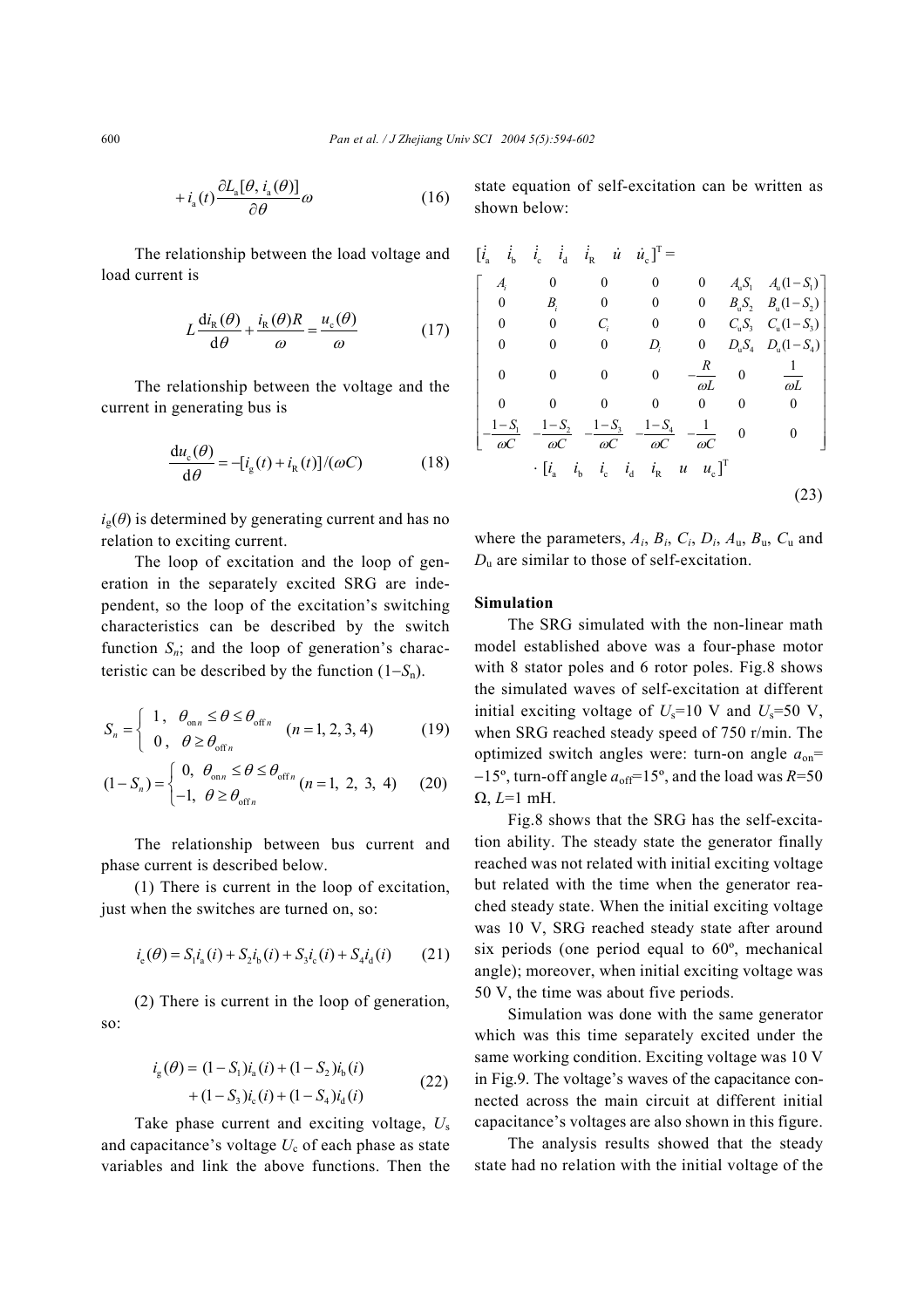

**Fig.8 The wave of capacitance's voltage in self-excitation**  (a) Initial exciting voltage of 10 V; (b) Initial exciting voltage of 50 V



**Fig.9 The wave of capacitance's voltage in separately excited SRG** 

(a)  $U_s$ =10 V and  $U_{c0}$ =0 V; (b)  $U_s$ =10 V and  $U_{c0}$ =30 V; (c)  $U_s$ =10 V and  $U_{c0}$ =50 V

capacitance parallel connected on the main circuit, but had relation with the external exciting voltage. It can be seen in Fig.9 that though the time when SRG reached steady state became shorter and shorter with the increase of the initial capacitance voltage, the voltage of load remained the same after the generator reached steady state finally. Even when the initial capacitance voltage was higher than the steady state voltage, the result was the same.

Fig.10 (see the next page) shows the simulated waves of phase A current at the initial moment of generation. The large magnitude instantaneous peak current that occurred at the initial moment of generation is harmful to the SRG controller. When exciting voltage was 10 V and initial capacitance voltage was 0 V, the large magnitude peak current occurred in phase A during the initial period was three to four times the normal current by reason that the initial capacitance voltage was 10 V, then the peak current at the first period reduced to 1/2. In Fig.10c, the capacitance voltage was 30 V, then the peak current at the first period became normal on the whole.

# **CONCLUSION**

This research established the linear and nonlinear math model of SRG. The SRG linear math model was used to simulate and analyze the phase